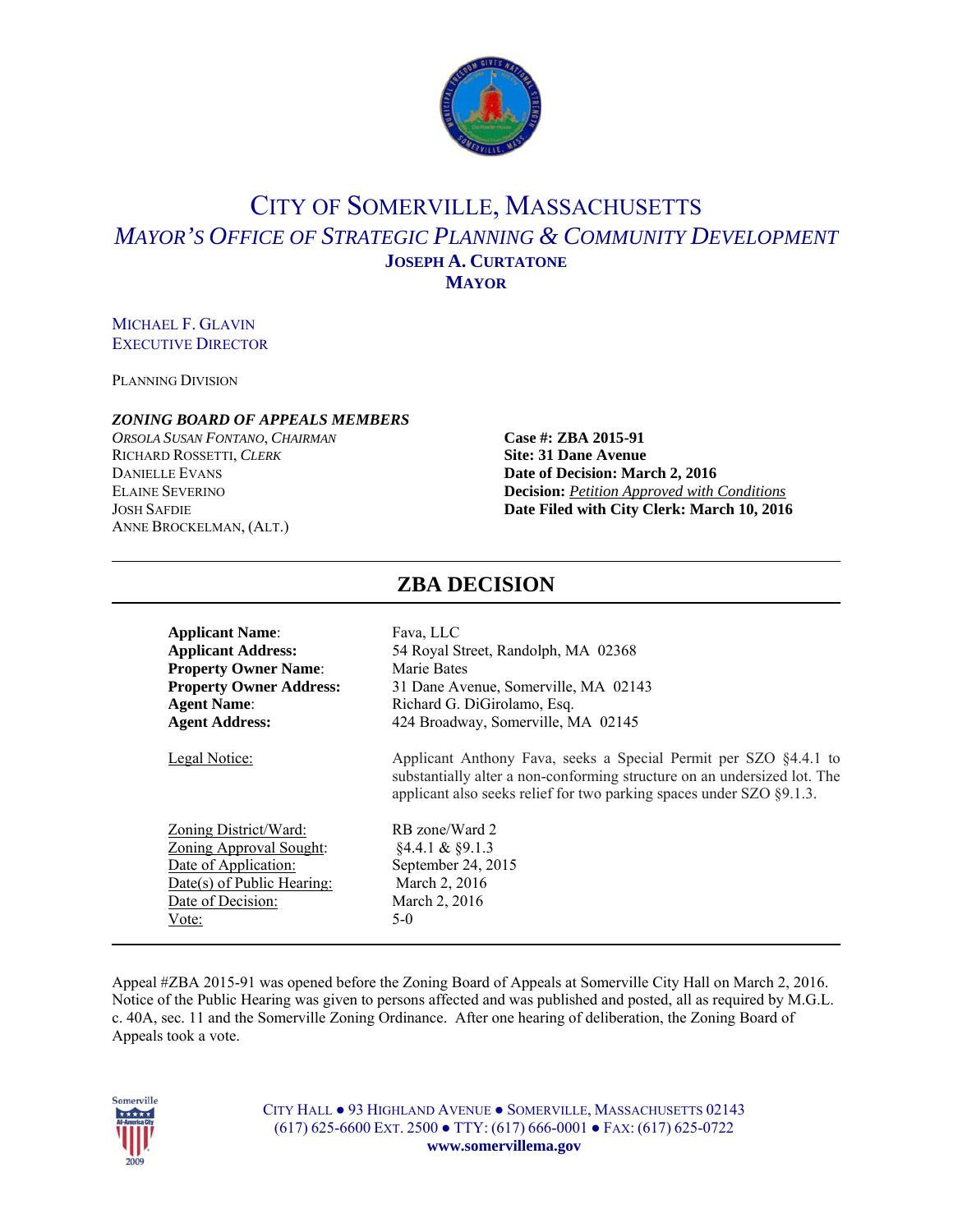#### **DESCRIPTION:**

The proposal consists of constructing a 2 ½-story addition at the rear of the building with decks on each level and a spiral stair for egress; adding a second story to a front bay, adding three dormers, increasing the massing of the right elevation bump-out by building an upward extension with a gabled roof. A/C condensers will be installed in the right side yard. The Applicant is increasing the FAR from .53 to .94.

#### **FINDINGS FOR SPECIAL PERMIT (SZO §4.4.1 & §9.1.3):**

In order to grant a special permit, the SPGA must make certain findings and determinations as outlined in §4.4.1 of the SZO. This section of the report goes through §4.4.1 and §9.1.3 in detail.

1. Information Supplied:

Regarding SZO §4.4.1:

 The Board finds that the information provided by the Applicant conforms to the requirements of §4.4.1 of the SZO and allows for a comprehensive analysis of the project with respect to the required Special Permits.

Regarding SZO §9.1.3:

- The Board finds that the information provided by the Applicant conforms to the requirements of §9.1.3 of the SZO and allows for a comprehensive analysis of the project with respect to the required Special Permits.
- 2. Compliance with Standards: *The Applicant must comply "with such criteria or standards as may be set forth in this Ordinance which refer to the granting of the requested special permit."*

Regarding SZO §4.4.1:

- As regards this project, the property is non-conforming in lot size (a 7,500 square foot lot is required in the RB zone and this parcel has only 3,920 sq. ft.).
- This structure is located in the RB zone where a 3-story structure is allowed. The addition of the dormers to this structure qualifies as a  $3<sup>rd</sup>$  story under the Somerville Zoning Ordinance.
- The bump-out/bay on the right elevation also triggers a special permit. An existing nonconformity is being extended by the increased massing caused by the upward extension of this building element.

#### Regarding SZO §9.1.3:

The project required a total of 4 parking spaces (each condo unit has three bedrooms which has a requirement of 2 parking spaces per 3+ bedroom unit). Though the Applicant indicates four spaces on the submitted plan set, the spaces are tandem which is not allowed. Therefore, the Applicant seeks relief from providing 2 parking spaces for the units.

*Section 4.4.1 states that Lawfully existing non-conforming structures other than one- and two-family dwellings may be enlarged, extended, renovated or altered only by special permit authorized by the SPGA in accordance with the procedures of Article 5. The SPGA must find that such extension, enlargement, renovation or alteration is not substantially more detrimental to the neighborhood than the existing nonconforming building. In making the finding that the enlargement, extension, renovation or alteration* 



CITY HALL ● 93 HIGHLAND AVENUE ● SOMERVILLE, MASSACHUSETTS 02143 (617) 625-6600 EXT. 2500 ● TTY: (617) 666-0001 ● FAX: (617) 625-0722 **www.somervillema.gov**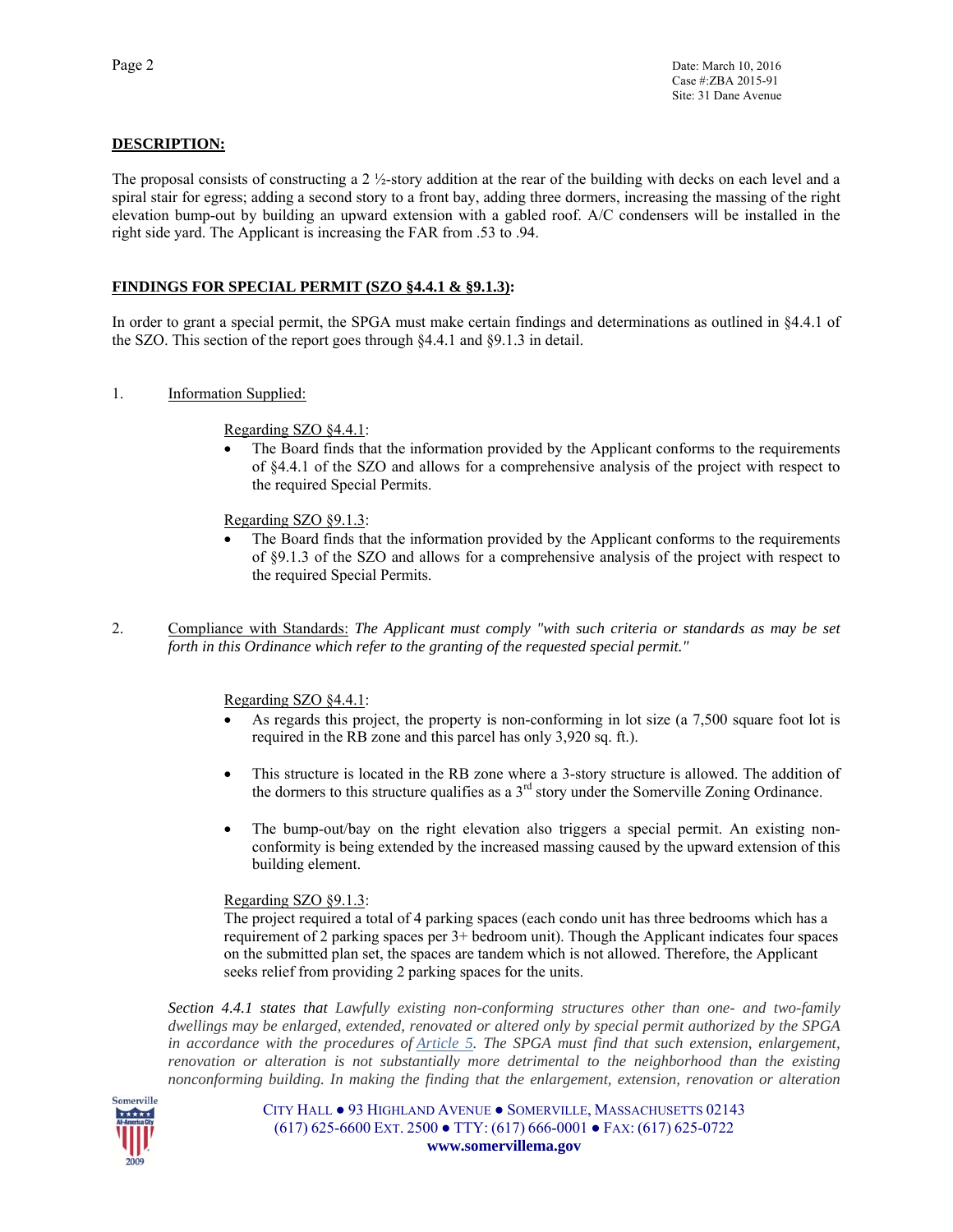*will not be substantially more detrimental, the SPGA may consider, without limitation, impacts upon the following: traffic volumes, traffic congestion, adequacy of municipal water supply and sewer capacity, noise, odor, scale, on-street parking, shading, visual effects and neighborhood character.* 

Regarding SZO §4.4.1:

- In considering a Special Permit under §4.4 of the SZO, the Board finds that the alterations proposed to this legal two-family residence would not be substantially more detrimental to the neighborhood than those present on the existing structure.
- The upward extension of the front bay and of the roofline of the right side bump-out will provide a small amount of additional room to this unit. Though the lot overall is undersized, the rear of the lot is deep and provides the optimal location for an addition to the structure. The addition of the dormers constitutes an allowable  $3<sup>rd</sup>$  story in this RB zone.

Regarding SZO §9.1.3:

 In considering a Special Permit under §9.1.3 of the SZO, the Board finds that the proposal for four parking spaces, two-by-two in tandem is not consistent with the SZO and relief for two parking spaces is required.

3. Consistency with Purposes: *The Applicant has to ensure that the project "is consistent with (1) the general purposes of this Ordinance as set forth in Article 1, and (2) the purposes, provisions, and specific objectives applicable to the requested special permit which may be set forth elsewhere in this Ordinance, such as, but not limited to, those purposes at the beginning of the various Articles."* 

Regarding SZO §4.4.1:

- The proposal is consistent with the general purposes of the Ordinance as set forth under §1.2, which includes, but is not limited to promoting the health, safety, and welfare of the inhabitants of the City of Somerville; to secure safety from fire, panic and other dangers; to encourage the most appropriate use of land throughout the City; and to encourage housing for persons of all income levels.
- The proposal is consistent with the purpose of the RB district which is "..to establish and preserve medium density neighborhoods of one-, two- and three-family homes, free from other uses except those which are both compatible with and convenient to the residents of such districts."

#### **Regarding SZO §9.1.3:**

- The proposal is consistent with the general purposes of the parking ordinance. As the property is remaining a two-family dwelling, handling multiple vehicles, the Board finds that providing relief for two spaces will not increase traffic volumes, traffic congestion or queuing of vehicles nor will it change the type of traffic, traffic patterns or access to the site nor cause unsafe conflict of motor vehicle and pedestrian traffic.
- 4. Site and Area Compatibility: *The Applicant has to ensure that the project "(i)s designed in a manner that is compatible with the characteristics of the built and unbuilt surrounding area, including land uses."*
	- On-the-whole, the street is a mixture of worker's cottages, one and two-family dwellings with a diversity of styles and massing. There are few to no impacts from the proposal. In this particular section of Dane Avenue, several houses look directly onto the solid, lengthy back of a light commercial building.



CITY HALL ● 93 HIGHLAND AVENUE ● SOMERVILLE, MASSACHUSETTS 02143 (617) 625-6600 EXT. 2500 ● TTY: (617) 666-0001 ● FAX: (617) 625-0722 **www.somervillema.gov**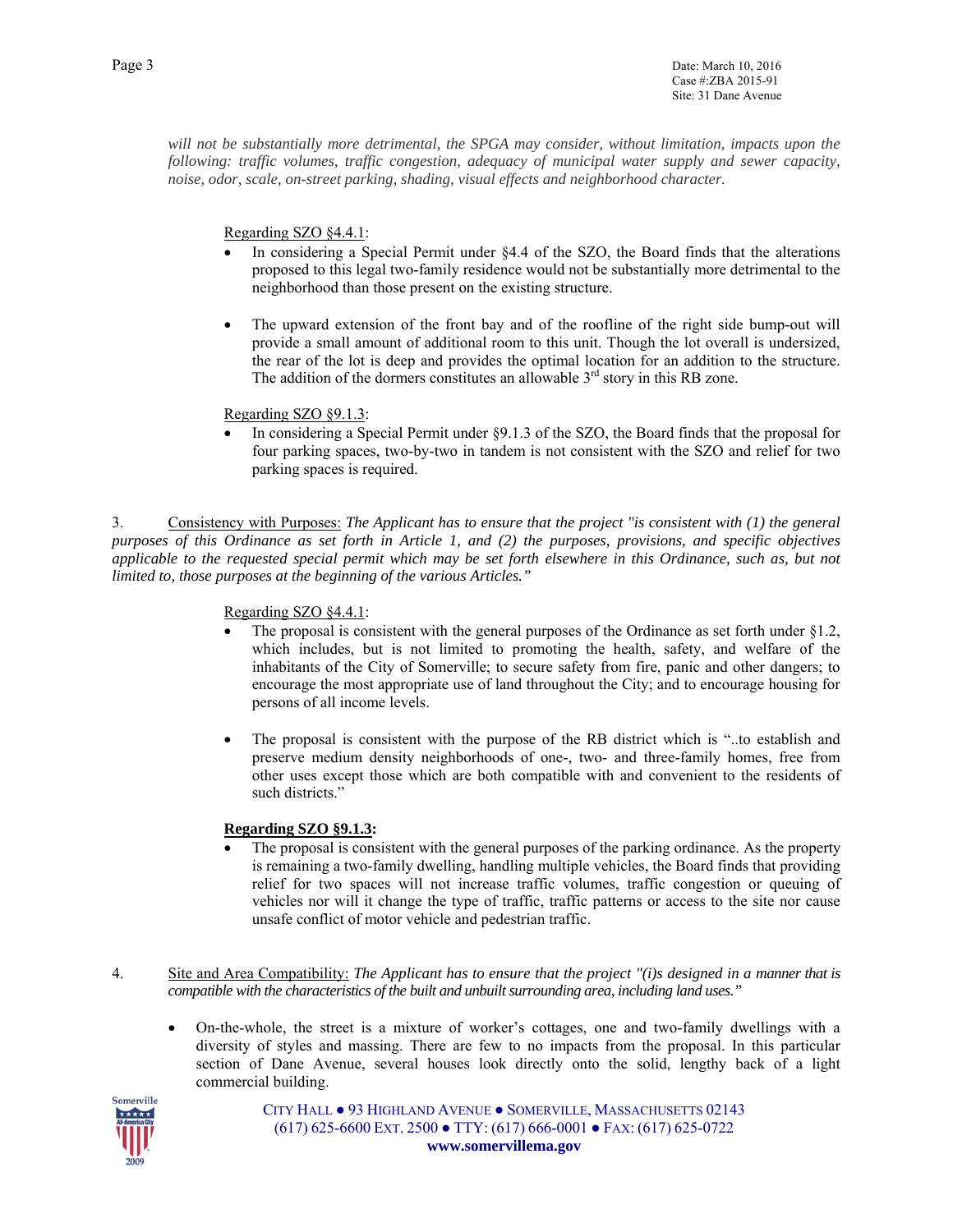#### 5. Housing Impact: *Will not create adverse impacts on the stock of existing affordable*

• The proposal will not add to the stock of affordable housing.

6. SomerVision Plan: *Complies with the applicable goals, policies and actions of the SomerVision plan, including the following, as appropriate: Preserve and enhance the character of Somerville's neighborhoods, transform key opportunity areas, preserve and expand an integrated, balanced mix of safe, affordable and environmentally sound rental and homeownership units for households of all sizes and types from diverse social and economic groups; and, make Somerville a regional employment center with a mix of diverse and high-quality jobs. The areas in the SomerVision map that are designated as enhance and transform should most significantly contribute towards the SomerVision goals that are outlined in the table below. The areas marked as conserve are not expected to greatly increase the figures in the table since these areas are not intended for large-scale change.* 

• The proposal will not contribute to the metrics of SomerVision.

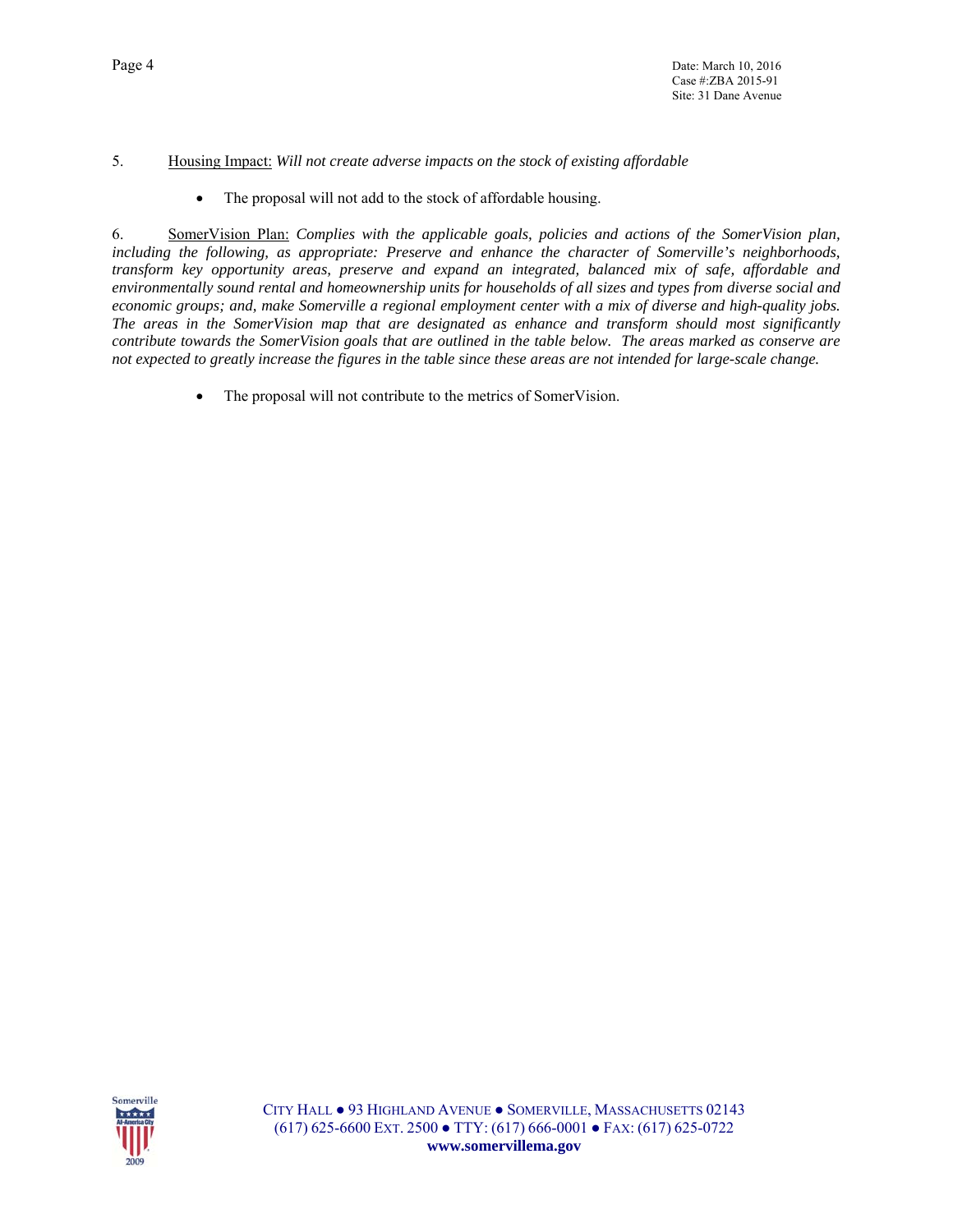#### **DECISION:**

Present and sitting were Members Orsola Susan Fontano, Richard Rossetti, Danielle Evans, Josh Safdie and Anne Brockelman with Elaine Severino absent. Upon making the above findings, Richard Rossetti made a motion to approve the request for a Special Permit. Josh Safdie seconded the motion. Wherefore the Zoning Board of Appeals voted **5-0** to **APPROVE** the request. In addition the following conditions were attached:

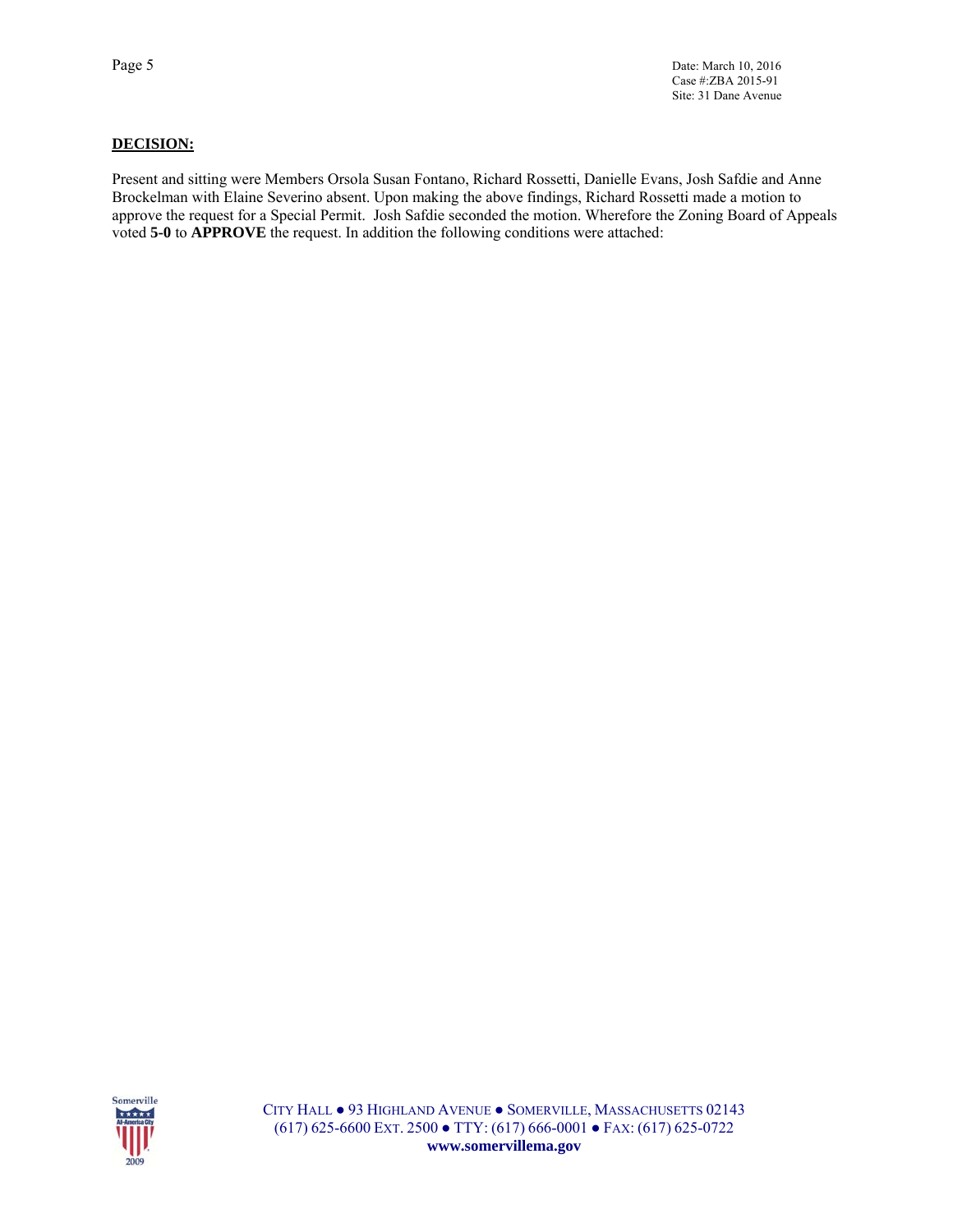| #            | <b>Condition</b>                                                                                                                                                                                                                                                                        |                                                   | <b>Timeframe</b><br>for<br>Compliance | <b>Verified</b><br>(initial) | <b>Notes</b> |
|--------------|-----------------------------------------------------------------------------------------------------------------------------------------------------------------------------------------------------------------------------------------------------------------------------------------|---------------------------------------------------|---------------------------------------|------------------------------|--------------|
| $\mathbf{1}$ | Approval is to provide an upward extension to the front bay,<br>increase the massing of the right side bump-out by creating<br>an peak-roof upward extension, add a 2.5 story rear addition<br>with decks and add three dormers to the building,<br>effectively creating a third story. |                                                   |                                       |                              |              |
|              | Date (Stamp Date)                                                                                                                                                                                                                                                                       | <b>Submission</b>                                 | BP/CO                                 | ISD/Plng.                    |              |
|              | September 16, 2015                                                                                                                                                                                                                                                                      | Initial submission to City<br>Clerk               |                                       |                              |              |
|              | October 21, 2015                                                                                                                                                                                                                                                                        | <b>Existing Survey Plan</b><br>submitted to OSPCD |                                       |                              |              |
|              | November 5, 2015                                                                                                                                                                                                                                                                        | Revised plans submitted to<br><b>OSPCD</b>        |                                       |                              |              |
|              | November 25, 2015                                                                                                                                                                                                                                                                       | Revised plans submitted to<br><b>OSPCD</b>        |                                       |                              |              |
|              | December 9, 2015                                                                                                                                                                                                                                                                        | Revised plans submitted to<br><b>OSPCD</b>        |                                       |                              |              |
|              | January 6, 2016                                                                                                                                                                                                                                                                         | Revised plans submitted to<br><b>OSPCD</b>        |                                       |                              |              |
|              | January 27, 2016                                                                                                                                                                                                                                                                        | Revised plans submitted to<br><b>OSPCD</b>        |                                       |                              |              |
|              | February 11, 2016                                                                                                                                                                                                                                                                       | Final proposal submitted<br>to OSPCD              |                                       |                              |              |
|              | February 11, 2016                                                                                                                                                                                                                                                                       | Updated zoning data sheet<br>submitted to OSPCD   |                                       |                              |              |
|              | February 25, 2016                                                                                                                                                                                                                                                                       | Final updates to plans<br>submitted to OSPCD      |                                       |                              |              |
|              |                                                                                                                                                                                                                                                                                         |                                                   |                                       |                              |              |
|              | <u>Any changes to the approved plan that are not</u><br>determined to be de minimis by Planning Staff must<br>receive ZBA approval.                                                                                                                                                     |                                                   |                                       |                              |              |

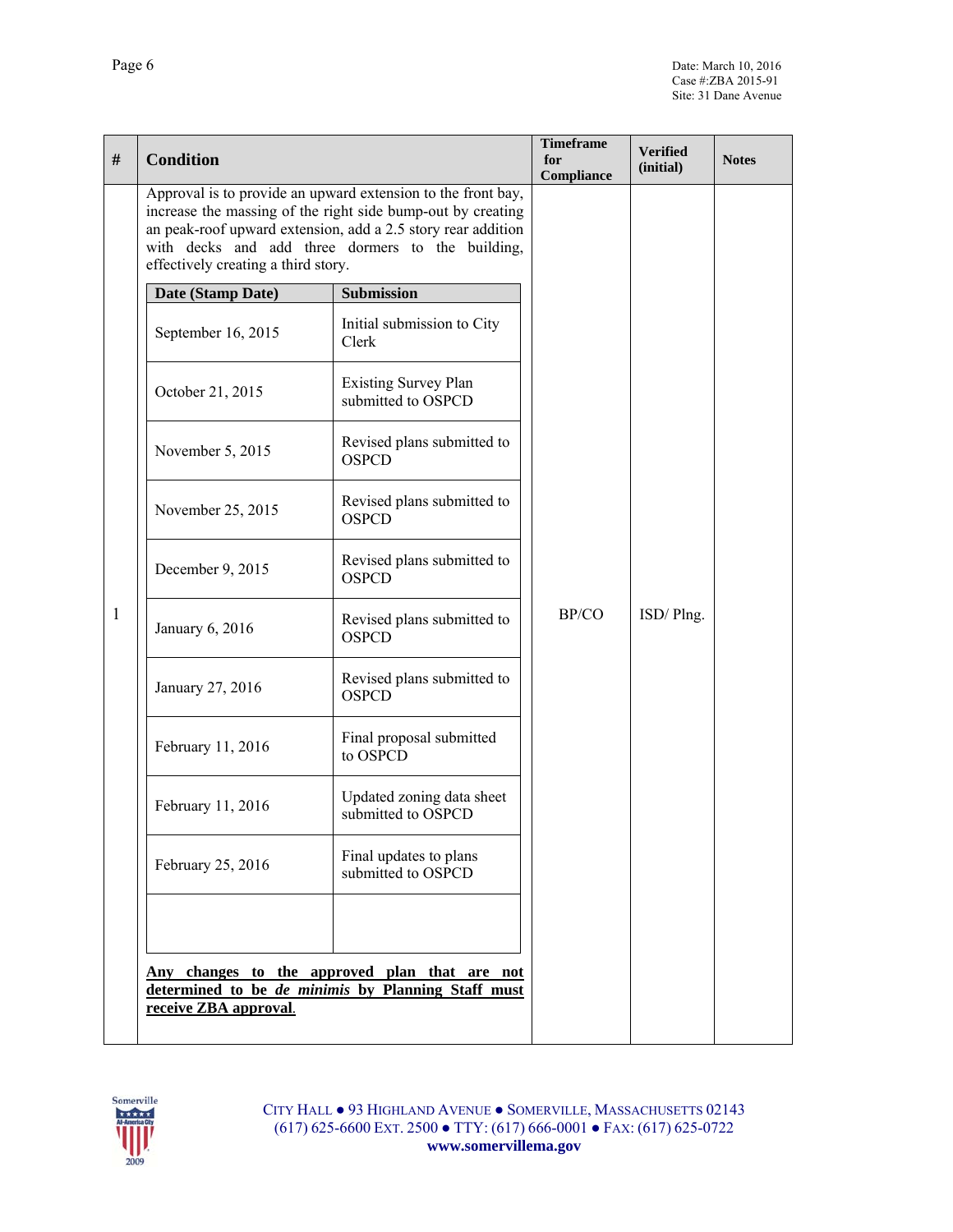|                            | <b>Pre-Construction</b>                                                                                                                                                                                                                                                                                                                                                                                                            |                        |                                          |  |
|----------------------------|------------------------------------------------------------------------------------------------------------------------------------------------------------------------------------------------------------------------------------------------------------------------------------------------------------------------------------------------------------------------------------------------------------------------------------|------------------------|------------------------------------------|--|
| $\overline{2}$             | The Applicant must petition the Somerville Condo Review<br>Board for permission to convert this property into two<br>condos prior to obtaining any building permits and prior to<br>the start of construction.                                                                                                                                                                                                                     | <b>BP</b>              | BP/ISD/<br>Plng/<br>CondoReview<br>Board |  |
| $\mathfrak{Z}$             | The Applicant will be required to demonstrate that the<br>updated project plans meet the current City of Somerville<br>stormwater policy. Utility, grading, and drainage plans must<br>be submitted to the Engineering Department for review and<br>approval.                                                                                                                                                                      | BP                     | Eng.                                     |  |
| $\overline{4}$             | The Applicant shall submit a proposed grading and drainage<br>plan, stamped by a registered PE in Massachusetts that<br>demonstrates compliance with the City's storm water<br>policy.                                                                                                                                                                                                                                             | BP                     | Eng.                                     |  |
| 5                          | The Applicant must contact the Engineering Department to<br>coordinate the timeline for cutting or opening the street<br>and/or sidewalk for utility connections or other<br>construction. There is a moratorium on opening streets from<br>November 1st to April 1st and there is a list of streets that<br>have additional opening restrictions.                                                                                 | <b>BP</b>              | Eng                                      |  |
|                            | <b>Construction Impacts</b>                                                                                                                                                                                                                                                                                                                                                                                                        |                        |                                          |  |
| 6                          | The Applicant shall, at their expense, replace any existing<br>equipment (including, but not limited to street sign poles,<br>signs, traffic signal poles, traffic signal equipment, wheel<br>chair ramps, granite curbing, etc.) and the entire sidewalk<br>immediately abutting the subject property if damaged as a<br>result of construction activity. All new sidewalks and<br>driveways must be constructed to DPW standard. | CO                     | <b>DPW</b>                               |  |
| 7                          | The applicant shall post the name and phone number of the<br>general contractor at the site entrance where it is visible to<br>people passing by.                                                                                                                                                                                                                                                                                  | During<br>Construction | Plng.                                    |  |
| 8                          | All construction materials and equipment must be stored<br>onsite. If occupancy of the street layout is required, such<br>occupancy must be in conformance with the requirements of<br>the Manual on Uniform Traffic Control Devices and the<br>prior approval of the Traffic and Parking Department must<br>be obtained.                                                                                                          | During<br>Construction | T&P                                      |  |
| Design                     |                                                                                                                                                                                                                                                                                                                                                                                                                                    |                        |                                          |  |
| 9                          | The size, form, massing and design of additions, dormers,<br>decks and all other alterations shall be exactly as approved<br>by the ZBA. ANY changes to the approved plans MUST be<br>submitted to Planning Staff for review and approval prior to<br>executing them on site.                                                                                                                                                      | <b>ISD</b>             | ISD/Plng                                 |  |
| 10                         | An exterior light and electrical receptacle is required for the<br>first (or all) level of the porch and an electrical receptacle is<br>required for the second level (if there is no access to the<br>ground).                                                                                                                                                                                                                    | Final sign<br>off      | Wiring<br>Inspector                      |  |
| <b>Site</b>                |                                                                                                                                                                                                                                                                                                                                                                                                                                    |                        |                                          |  |
| 11                         | Landscaping shall be installed and maintained in<br>compliance with the American Nurserymen's Association<br>Standards.                                                                                                                                                                                                                                                                                                            | Perpetual              | Plng. $/$<br><b>ISD</b>                  |  |
| <b>Somerville</b><br>***** | CITY HALL . 93 HIGHLAND AVENUE . SOMERVILLE, MASSACHUSETTS 02143<br>$(617)$ 625-6600 EXT. 2500 • TTY: $(617)$ 666-0001 • FAX: $(617)$ 625-0722<br>www.somervillema.gov                                                                                                                                                                                                                                                             |                        |                                          |  |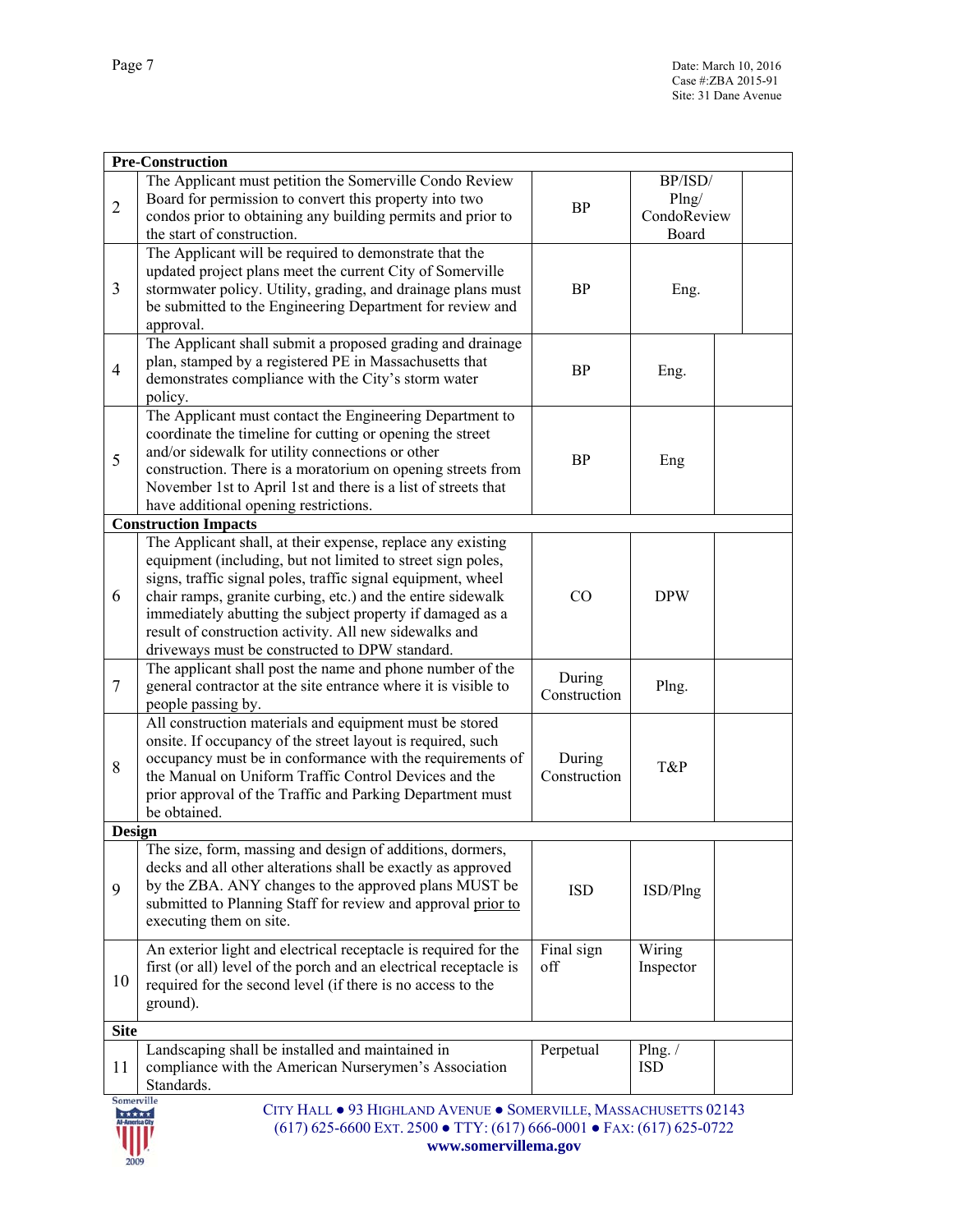| 12 | Pervious pavers shall be used for the driveway and parking  | Perpetual  | Plng. $/$  |  |
|----|-------------------------------------------------------------|------------|------------|--|
|    | areas                                                       |            | <b>ISD</b> |  |
| 13 | Garbage and recycling areas shall be screened with a cedar  | Perpetual  | Plng. $/$  |  |
|    | enclosure as shown on the approved plans.                   |            | <b>ISD</b> |  |
| 14 | Vehicles shall not be parked in tandem                      | Perpetual  | Plng. $/$  |  |
|    |                                                             |            | <b>ISD</b> |  |
|    | <b>Miscellaneous</b>                                        |            |            |  |
| 15 | The Applicant, its successors and/or assigns, shall be      |            |            |  |
|    | responsible for maintenance of both the building and        | Cont.      | <b>ISD</b> |  |
|    | property.                                                   |            |            |  |
|    | <b>Public Safety</b>                                        |            |            |  |
|    | The Applicant or Owner shall meet the Fire Prevention       | CO.        | FP.        |  |
| 16 | Bureau's requirements.                                      |            |            |  |
| 17 | All smoke detectors shall be hard-wired.                    | CO.        | FP.        |  |
|    | <b>Final Sign-Off</b>                                       |            |            |  |
|    | The Applicant shall contact Planning Staff at least five    |            |            |  |
| 18 | working days in advance of a request for a final inspection | Final sign | Plng.      |  |
|    | by Inspectional Services to ensure the proposal was         |            |            |  |
|    | constructed in accordance with the plans and information    | off        |            |  |
|    | submitted and the conditions attached to this approval.     |            |            |  |

Attest, by the Zoning Board of Appeals: Orsola Susan Fontano, *Chairman*

 Richard Rossetti, *Clerk* Danielle Evans Josh Safdie Anne Brockelman (Alt.)

Attest, by the Administrative Assistant:

Dawn M. Pereira

Copies of this decision are filed in the Somerville City Clerk's office. Copies of all plans referred to in this decision and a detailed record of the SPGA proceedings are filed in the Somerville Planning Dept.



CITY HALL ● 93 HIGHLAND AVENUE ● SOMERVILLE, MASSACHUSETTS 02143 (617) 625-6600 EXT. 2500 ● TTY: (617) 666-0001 ● FAX: (617) 625-0722 **www.somervillema.gov**